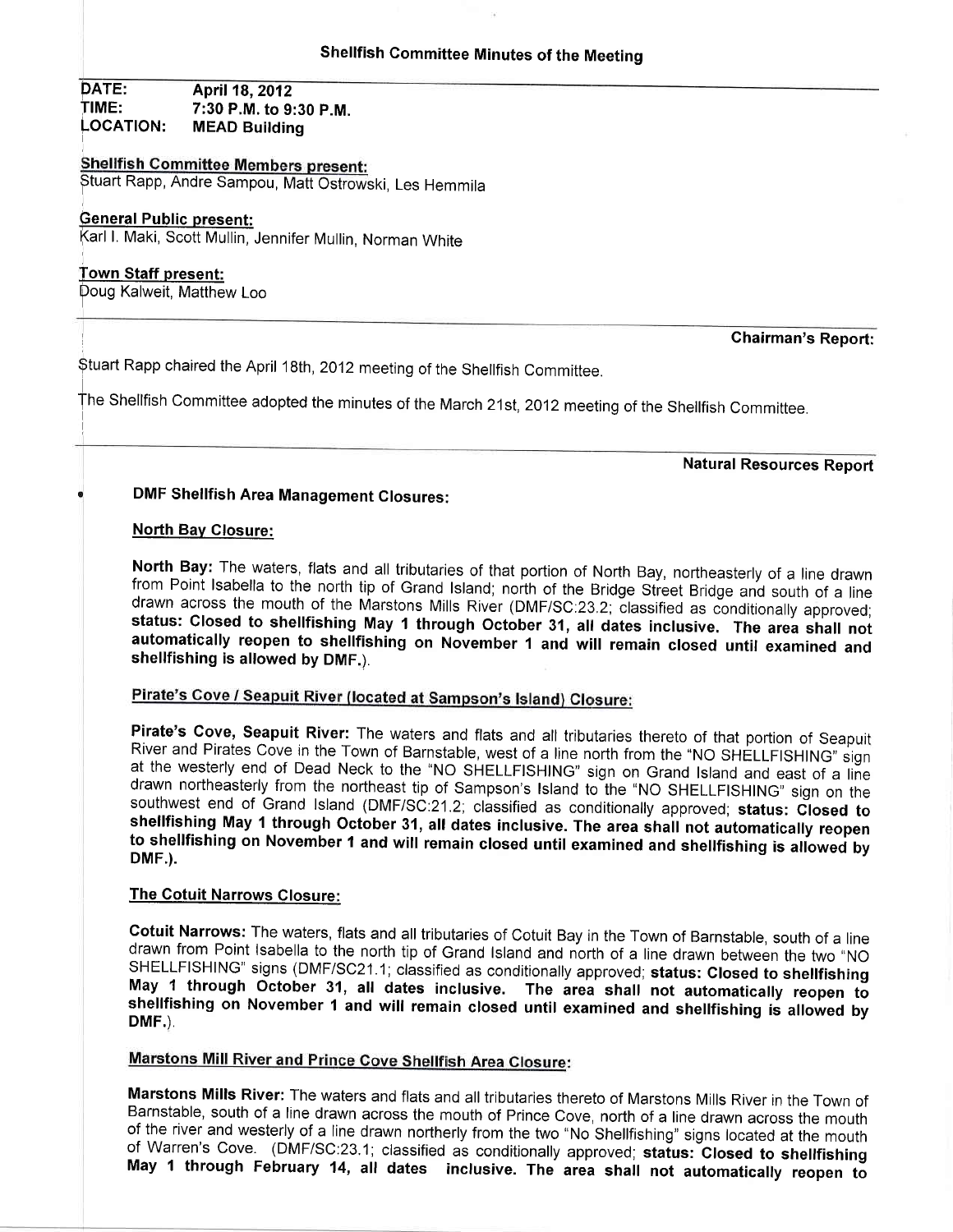shellfishing on February 15 and will remain closed until examined and shellfishing is allowed by<br>DMF.)

Prince Cove: The waters and flats and all tributaries thereto of Prince Cove in the Town of Barnstable, north of a line drawn across the mouth of Prince Cove (DMF/SC:23.1; classified as conditionally approved; status: Clos

# Division of Marine Fisheries and Town of Barnstable Shellfish Relay Area<br>Definitions for 2012 Out - of - Town Contaminated Quahog Relays:

Closed April 3, 2012 Cotuit Bay Relay Area DMF/SC 21.22

The Cotuit Bay Relay Area is defined as: the waters, flats and shoreline of that portion of Cotuit Bay between the "No Shellfishing" sign / posts located along the shoreline at 884 Main Street extending to the "NR" sign buoys<br>located offshore.

Closed April 3, 2012

Hyannis Harbor Relay Area DMF/SC27.22

?

The Hyannis Harbor Relay Area is defined as: the waters, flats and shoreline of that portion of Hyannis Harbor<br>between the Hyannisport Yacht Club pier and the pier located at 10 Hyannis Avenue, and from the seaward end of the Hyannisport Yacht Club pier to the offshore sign/buoy located seaward of the pier at 10 Hyannis Avenue.

> Closed April 3, 2012 Projected Opening: May 2013

Projected Opening: Sept. 2012

Projected Opening: Sept. 2012

**Closure Pending** 

West Bay Relay Area (DMF / SC 22.21)

The West Bay Relay Area is defined as: the waters, flats and shoreline within an area between the "No Shellfishing" sign / post located on the shore at 116 South Bay Road and the "No Shellfishing" sign /post located at the pier at 58 South Bay Road to the "NR" sign buoys located offshore.

# Cordwood Lane Relay Area (Northern Portion) DMF/SC 21.21

The northern portion of the Cordwood Lane Relay Area is defined as: the waters, flats and shoreline of that portion<br>of Cotuit Bay located within the area defined by the "No Shellfishing" sign/post located on the shore at 7 Road to the NR "No Shellfishing" sign/buoy located offshore to the green navigational buoy at the southern end of e Cotuit Narrows to the "No Shellfishing" sign/post located on the shore at 797 Old post Road.

## Division of Marine Fisheries and Town of Barnstable Shellfish Relay Area Definitions for 2012 In - Town Contaminated Quahog Relays:

Harvest Source: Centerville River, Bumps River, East Bay<br>Bav Street Relay Area DMF/SC23.20 Closed April 23, 2012

The Bay Street Relay Area is defined as: the waters, flats and tributaries of that portion of North Bay from the Town landing at Bay Street to the "No Shellfishing" sign / post at the tip of the salt marsh at 237 Seapuit Road and<br>extending to the offshore "NR" sign buoys.

SHELLFISH MANAGEMENT NOTICE Under the authority of Barnstable shellfish regulation 407-8G:

### GRAND ISLAND SHELLFISH PROPAGATION / NURSERY AREA Effective, May 1, 2012 through May 30, 2012

The recreational (only) harvest of shellfish is allowed in the northern portion of the "Grand Island Shellfish Propagation / Nursery Area", except as other rules and regulations apply.